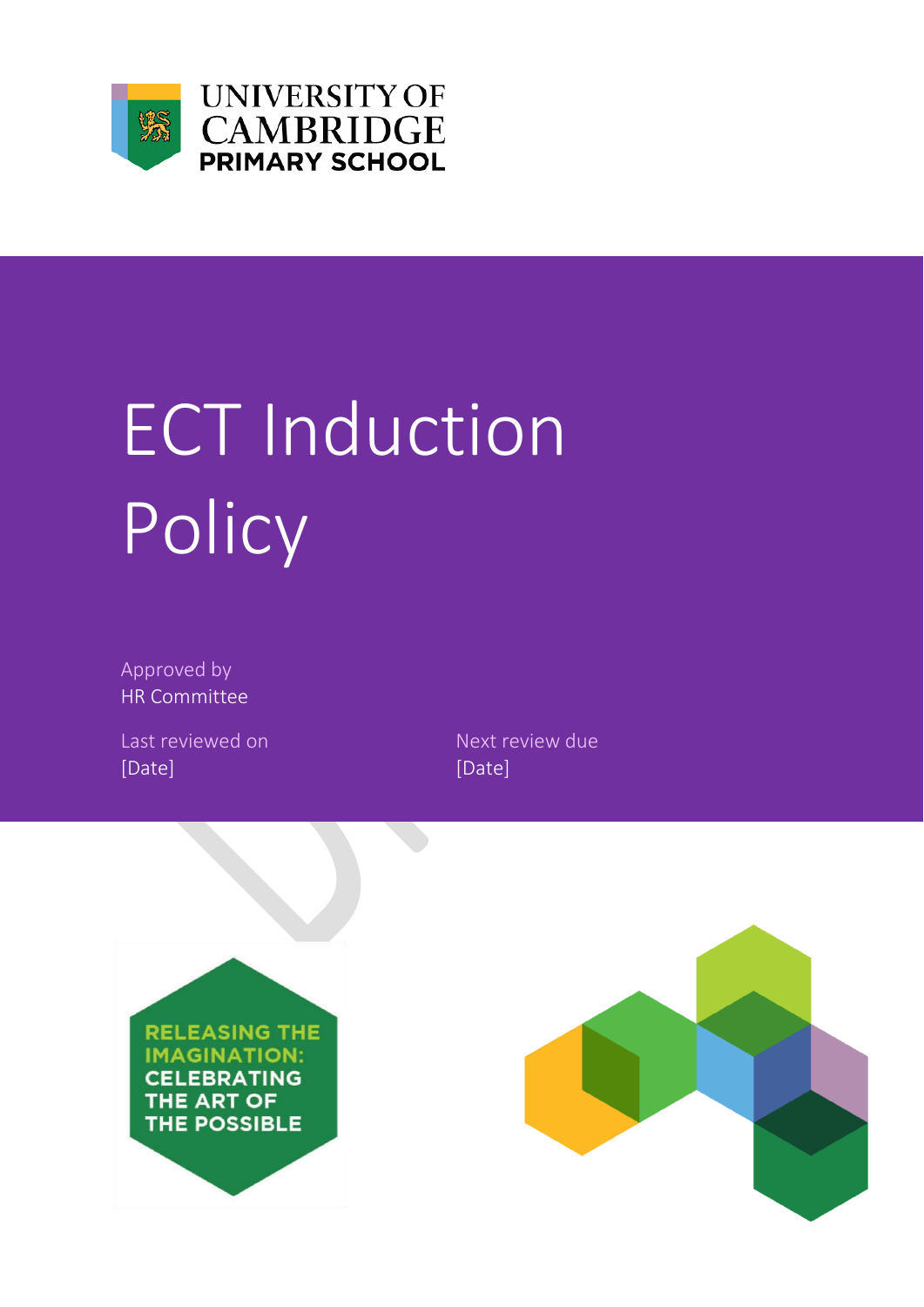# **1. Aims**

The school aims to:

- Run an ECT induction programme that meets all of the statutory requirements underpinned by the early career framework (ECF) from 1 September 2021
- Provide ECTs with a supportive environment that develops them and equips them with the tools to be effective and successful teachers
- Make sure all staff understand their role in the ECT induction programme

# **2. Newly qualified teacher (NQT) induction transitional arrangements**

This policy applies to ECTs who start their induction **on or after 1 September 2021**. NQTs who have started but not completed their induction **before 1 September 2021** will continue to follow our staff induction policy. They have until 1 September 2023 to complete their induction within 3 terms (a single academic year) as outlined in previous NQT induction guidance. Where possible, at the discretion of the Executive Headteacher, we will also provide them with:

- An ECF-based induction for the remainder of the NQT's 1-year induction
- An induction mentor for the remainder of the NQT's 1-year induction

If they don't complete their induction by 1 September 2023, they will be required at this point to switch to the full ECT induction for the remainder of their induction period. Time already spent in induction will count towards the 2-year ECT induction period.

# **2. Legislation and statutory guidance**

This policy is based on:

- The Department for Education's (DfE's) statutory guidance Induction for early career [teachers \(England\)](https://www.gov.uk/government/publications/induction-for-early-career-teachers-england) from 1 September 2021
- The [Early career framework reforms](https://www.gov.uk/government/collections/early-career-framework-reforms)
- The Education (Induction Arrangements for [School Teachers\) \(England\) Regulations 2012](http://www.legislation.gov.uk/uksi/2012/1115/contents/made)

The 'relevant standards' referred to below are th[e Teachers' Standards](https://www.gov.uk/government/publications/teachers-standards). This policy complies with our funding agreement and articles of association.

# **3. The ECT induction programme**

The induction programme will be underpinned by the ECF, enabling ECTs to understand and apply the knowledge and skills set out in the ECF. Prior to the ECT serving their induction, the Executive Headteacher must agree that the post is suitable.

For a full-time ECT, the induction period will typically last for 2 academic years. Part-time ECTs will serve a full-time equivalent. Up to one term of continuous employment may count towards completion of the induction period.

The programme is quality assured by Cambridgeshire County Council, our 'appropriate body'.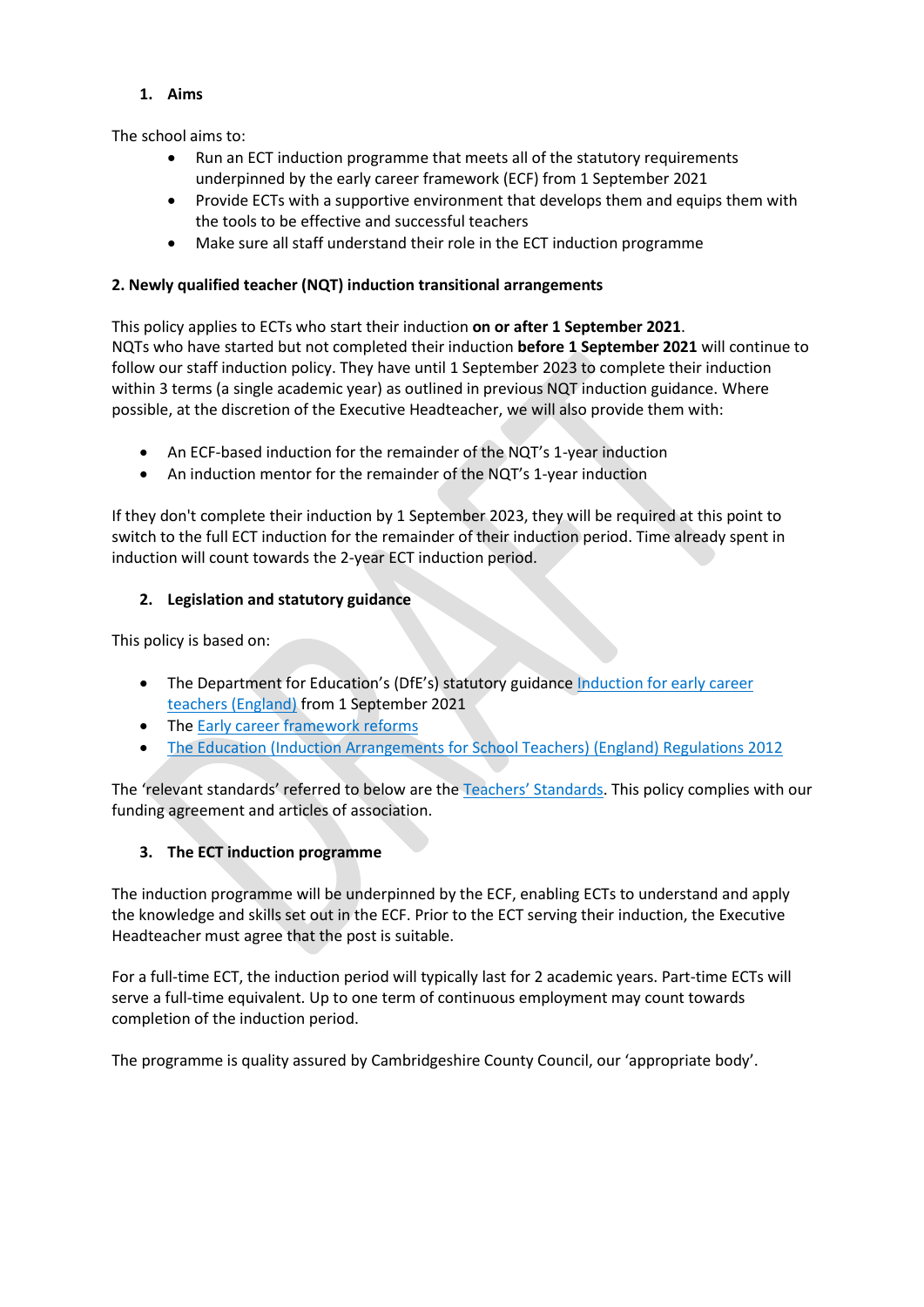# **4.1 Posts for induction**

Each ECT will:

- Be provided with the necessary employment tasks, experience and support to enable them to demonstrate satisfactory performance against the relevant standards throughout, and by the end of, the induction period
- Have an appointed induction tutor, who will have qualified teacher status (QTS)
- Have an appointed induction mentor, who will have QTS
- Have a reduced timetable to allow them to undertake activities in their induction programme; in their first year, this will be no more than 90% of the timetable of our existing teachers on the main pay range, and in their second year, this will be no more than 95% of the timetable of our existing teachers on the main pay range
- Regularly teach the same class or classes
- Take part in similar planning, teaching and assessment processes to other teachers working in similar posts
- Not be given additional non-teaching responsibilities without appropriate preparation and support
- Not have unreasonable demands made upon them
- Not normally teach outside the age range and/or subjects they have been employed to teach
- Not be presented with unreasonably demanding pupil discipline problems on a day-to-day basis

# **4.2 Support for ECTs**

We support ECTs with:

- Their designated induction tutor, who will provide day-to-day monitoring and support, and co-ordinate their assessments
- Their designated induction mentor, who will provide regular structured mentoring sessions and targeted feedback
- Observations of their teaching at regular intervals, and follow-up discussions with prompt and constructive feedback
- Regular professional reviews of their progress, to take place termly (except in terms where formal assessment is held), at which their induction tutor will review objectives and revise them in relation to the relevant standards and their current needs and strengths
- Chances to observe experienced teachers, either within the school or at another school with effective practice

# **4.3 Assessments of ECT performance**

Formal assessment meetings will take place in the final term of the ECT's first year (term 3) and the final term of their second year (term 6), and will be carried out by either the head teacher or induction tutor. These meetings will be informed by clear and transparent evidence gathered from progress reviews during the preceding assessment period, and drawn from the ECT's work as a teacher and from their induction programme. Copies of the evidence relied on will be provided to the ECT and the appropriate body.

After each formal assessment meeting, a formal assessment report will be completed that clearly shows how the ECT is performing against the relevant standards. The Executive Headteacher will also recommend to the appropriate body in the final assessment report at the end of the programme as to whether the ECT's performance is satisfactory against the relevant standards.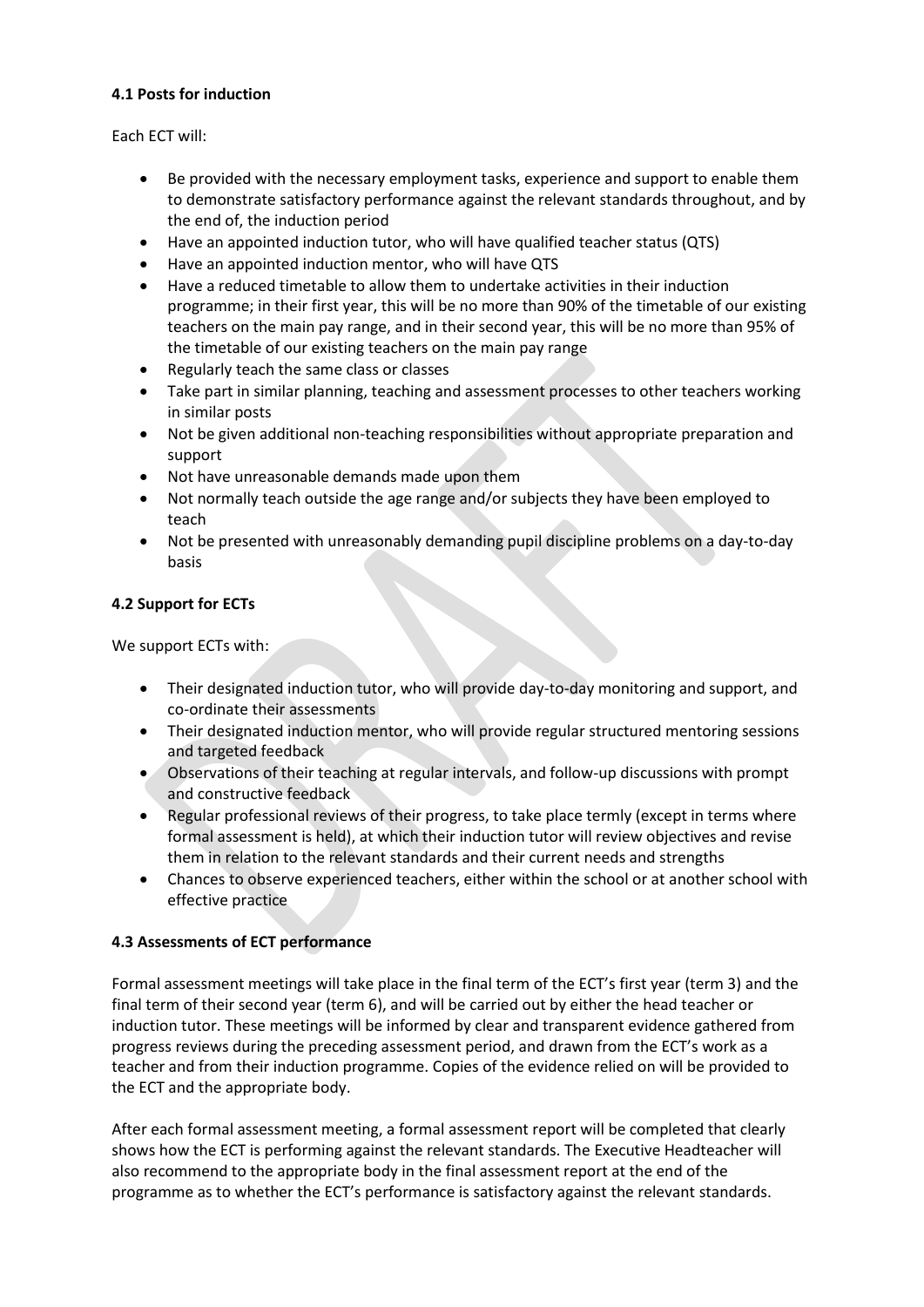The ECT will add their own comments, and the formal assessment report will be signed by the Executive Headteacher, induction tutor and the ECT. A copy of the formal assessment report will then be sent to the appropriate body. The final assessment report will be sent within 10 working days of the meeting, for the appropriate body to make the final decision on whether the ECT has passed their induction period.

In the event that the ECT leaves this post after completing one term or more but before the next formal assessment would take place, the induction tutor or Executive Headteacher should complete an interim assessment to ensure that the ECT's progress and performance since the last assessment is captured.

# **4.4 At-risk procedures**

If it becomes clear during a termly progress review or at the first formal assessment point that the ECT is not making sufficient progress, additional monitoring and support measures will be put in place immediately, meaning:

- Areas in which improvement is needed are identified
- Appropriate objectives are set to guide the ECT towards satisfactory performance against the relevant standards
- An effective support programme is put in place to help the ECT improve their performance

The progress review record or formal assessment report will be shared with the appropriate body, alongside the support plan, for it to review. If there are concerns about the ECT's progress during their subsequent progress reviews or formal assessment, as long as it is not the final formal assessment, the induction tutor or Executive Headteacher will discuss this with the ECT, updating objectives as necessary and revising the support plan for the next assessment period.

### **4. Roles and responsibilities**

The following is based on recommendations from the statutory guidance, linked to above. Edit the list as necessary, such as if you have other members of staff with specific responsibilities related to ECTs.

# **5.1 Role of the ECT**

The ECT will:

- Provide evidence that they have QTS and are eligible to start induction
- Meet with their induction tutor at the start of the programme to discuss and agree priorities, and keep these under review
- Agree with their induction tutor how best to use their reduced timetable allowance and guarantee engagement with their ECF-based induction
- Provide evidence of their progress against the relevant standards
- Participate fully in the monitoring and development programme
- Participate in scheduled classroom observations, progress reviews and formal assessment meetings
- Agree with their induction tutor the start and end dates of the induction period, and the dates of any absences from work during the period
- Keep copies of all assessment reports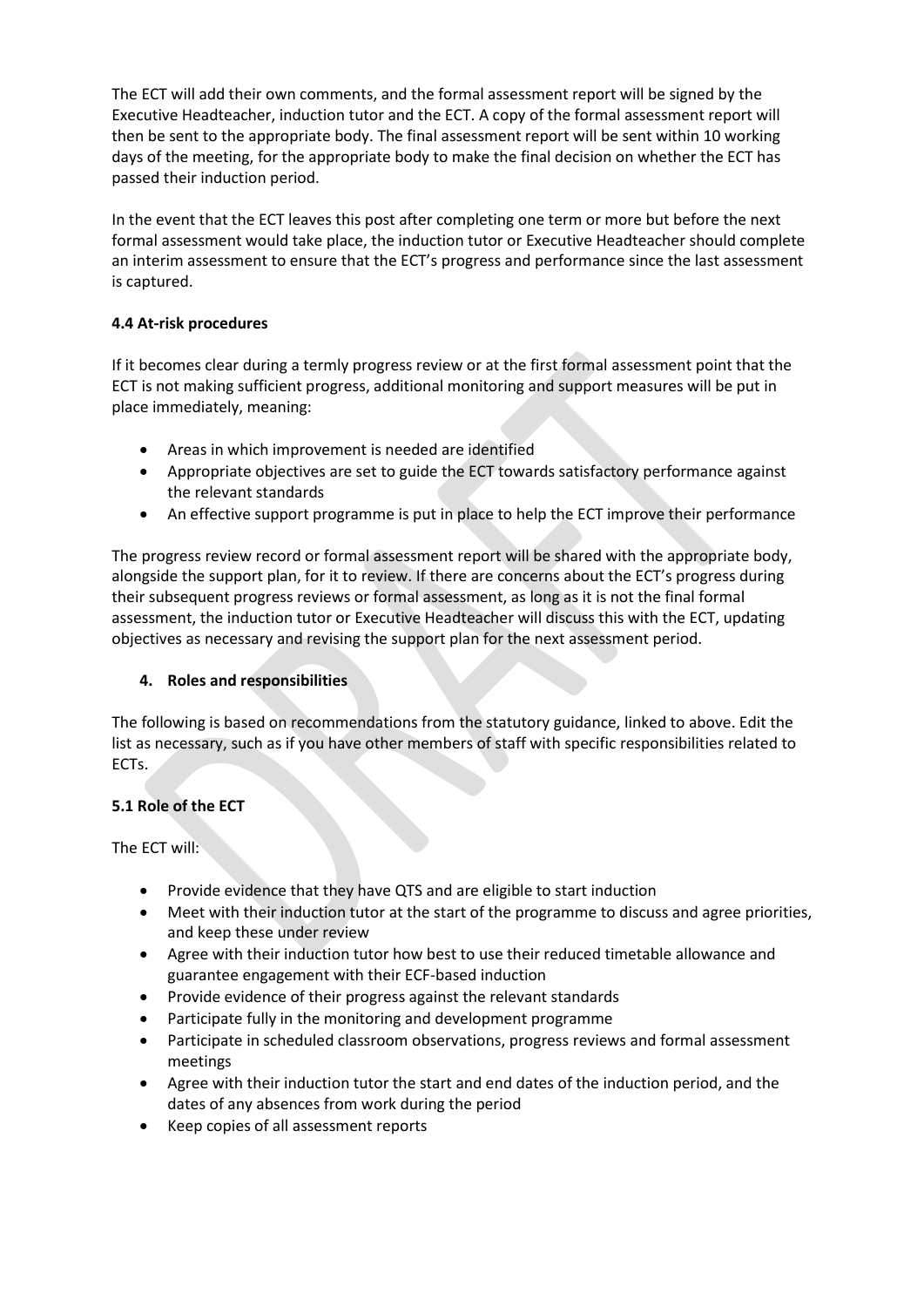# **When the ECT has any concerns**, they will:

- Raise these with their induction tutor as soon as they can
- Consult with their contact at the appropriate body at an early stage if there are difficulties in resolving issues with their induction tutor or within the school

# **5.2 Role of the Executive Headteacher**

The Executive Headteacher will:

- Check that the ECT has been awarded QTS and whether they need to serve an induction period
- Agree, in advance of the ECT starting, who will act as the appropriate body
- Notify the appropriate body when an ECT is taking up a post and undertaking induction
- Make sure the ECT's post is suitable according to statutory guidance (see section 4.1 above)
- Make sure the induction tutor is appropriately trained and has sufficient time to carry out their role effectively
- Make sure the induction mentor is appropriately trained and has sufficient time to carry out their role effectively
- Make sure an appropriate ECF-based induction programme is in place
- Make sure the ECT's progress is reviewed regularly, including through observations and feedback of their teaching
- Make sure that formal assessments are carried out and reports completed and sent to the appropriate body
- Maintain and keep accurate records of employment that will count towards the induction period
- Make sure that all monitoring and record keeping is done in the least burdensome and most streamlined way
- Make the governing board aware of the support arrangements in place for the ECT
- Make a recommendation to the appropriate body on whether the ECT's performance against the relevant standards is satisfactory
- Participate in the appropriate body's quality assurance procedures of the induction programmes
- Keep all relevant documentation, evidence and forms on file for 6 years

# **5.3 Role of the induction tutor**

The induction tutor will:

- Provide guidance and effective support to the ECT(with the appropriate body where necessary)
- Carry out regular progress reviews throughout the induction period
- Undertake 2 formal assessment meetings during the induction period, coordinating input from other colleagues as appropriate
- Carry out progress reviews in terms where a formal assessment doesn't occur
- Inform the ECT following progress reviews of their progress against the relevant standards, and share records with the ECT, headteacher and relevant body
- Inform the ECT during the formal assessment meeting of the judgements to be recorded on their formal assessment record and invite the ECT to add their own comments
- Make sure that the ECT's teaching is observed and feedback is provided
- Make sure the ECT is aware of how they can raise concerns about their induction programme or their personal progress, both within and outside of the school
- Take prompt, appropriate action if the ECT appears to be having difficulties